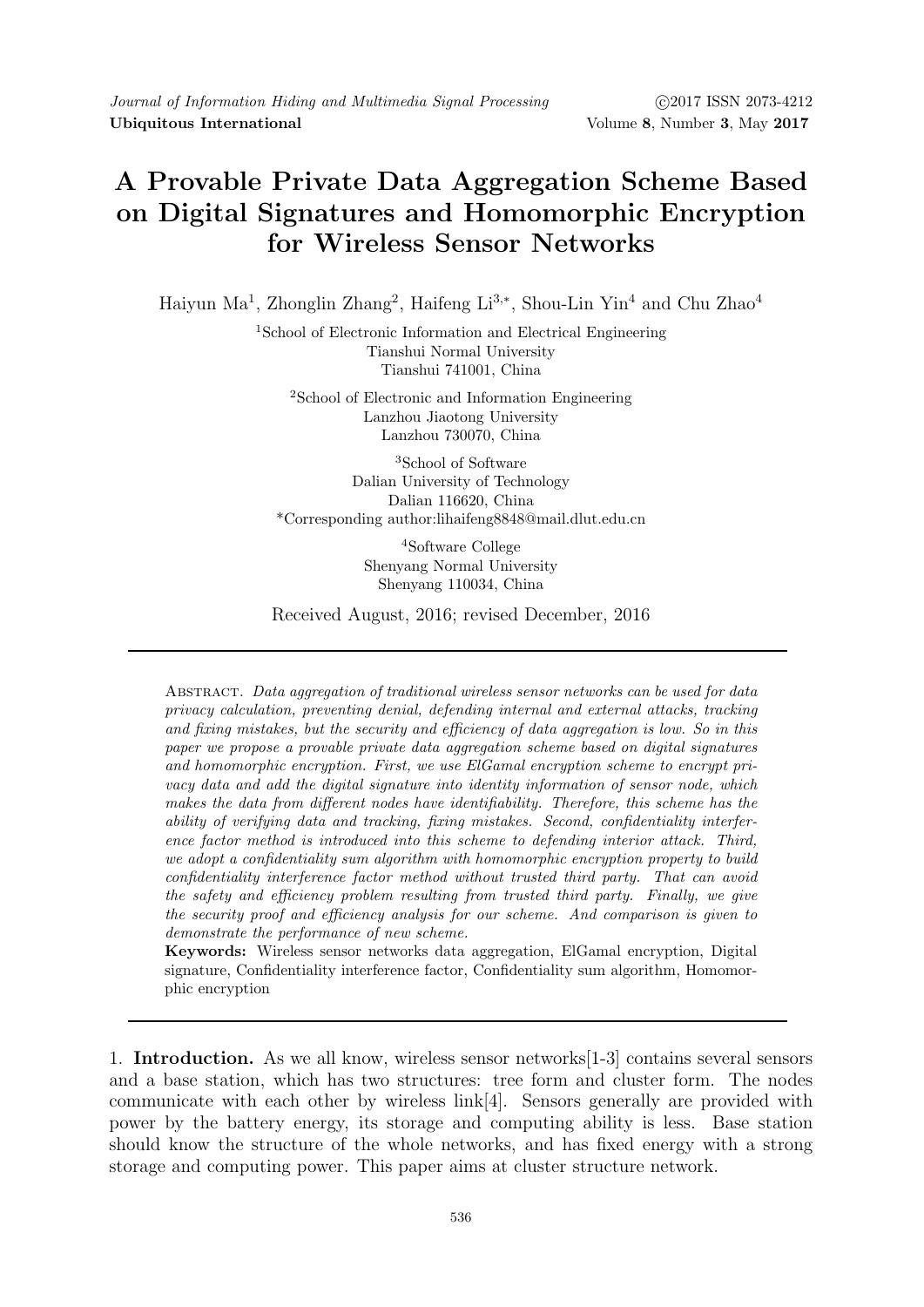For data collection in wireless sensor networks, data aggregation[5-7] is a general method. An ideal wireless sensor data aggregation scheme has the following characteristic: resisting the attack of external and internal sensor networks; finding the possible transmission errors in the process of data transmission; ensuring that data from the sensor nodes cannot be tampered; ensuring the privacy of data, namely the transmission data is secret for the aggregators and potential eavesdroppers.

Currently, secure data aggregation technology for wireless sensor networks mainly includes three aspects. 1) Hop-to-hop data aggregation algorithm[8,9]. Early secure data aggregation protocol adopts point-to-point security solution based on symmetric encryption mechanism. Its advantage is easy to implement. But it adopts the symmetric encryption method, that easily results in leaking key and plaintext[10]. 2) End-to-end data aggregation algorithm. In order to protect data privacy, Westhoff et al.[11] first introduced privacy homomorphism encryption algorithm into wireless sensor and proposed end-toend data aggregation protocol. However, nodes and base station used the same key, so this scheme had a risk of leaking key. Engouang et al.[12] presented pallier based homomorphic encryption data aggregation with security measures preserving data integrity and privacy. Li et al. [13] proposed fully homomorphic encryption based on secure data aggregation in large-scale wireless sensor networks which could protect end-to-end data confidentiality and support arbitrary aggregation operations over encrypted data. In addition, by utilizing message authentication codes, this scheme could verify data integrity during data aggregation and forwarding processes so that false data could be detected as early as possible. Fan et al. [14] used an additional trusted third party to distribute confidentiality interference factor. But encryption and signature approach is complex. Othman et al. [15] proposed a novel secure data aggregation scheme based on homomorphic encryption in wireless sensor networks. The scheme adopted a symmetric-key homomorphic encryption to protect data privacy and combined it with homomorphic signature to check the aggregation data integrity. But it was difficult to defend internal attack and execute signature verification. 3) Other methods such as data aggregation algorithm based on trust management model[16], data aggregation algorithm based on privacy protection[17] and data aggregation algorithm based on authentication and access control[18,19].

Therefore, we propose a provable private data aggregation scheme based on digital signatures and homomorphic encryption for wireless sensor networks. To protect privacy of aggregation data, we use the ElGamal encryption scheme with multiplicative homomorphic feature to encrypt privacy data and add digital signature with nodes identity information and random factors into plaintext. Before aggregation operation, it needs to verify digital signature, which makes the new scheme have the ability of defending data manipulation and denial, tracking and modifying error. In addition, we introduce confidentiality interference factor into node data to defend internal attacks and avoid security and computational cost problem caused by trusted third party.

The followings are the structures of this paper. In section2, we give some preliminaries. Section3 detailed introduces the provable private data aggregation scheme based on digital signatures and homomorphic encryption. We give the security analysis in section4. There is a conclusion in section5.

2. Preliminaries. In this paper, we use some symbolics as shown in table1. And we briefly introduce Co-Diffie-Hellman problem, bilinear map, attack model, semantic security and homomorphic encryption.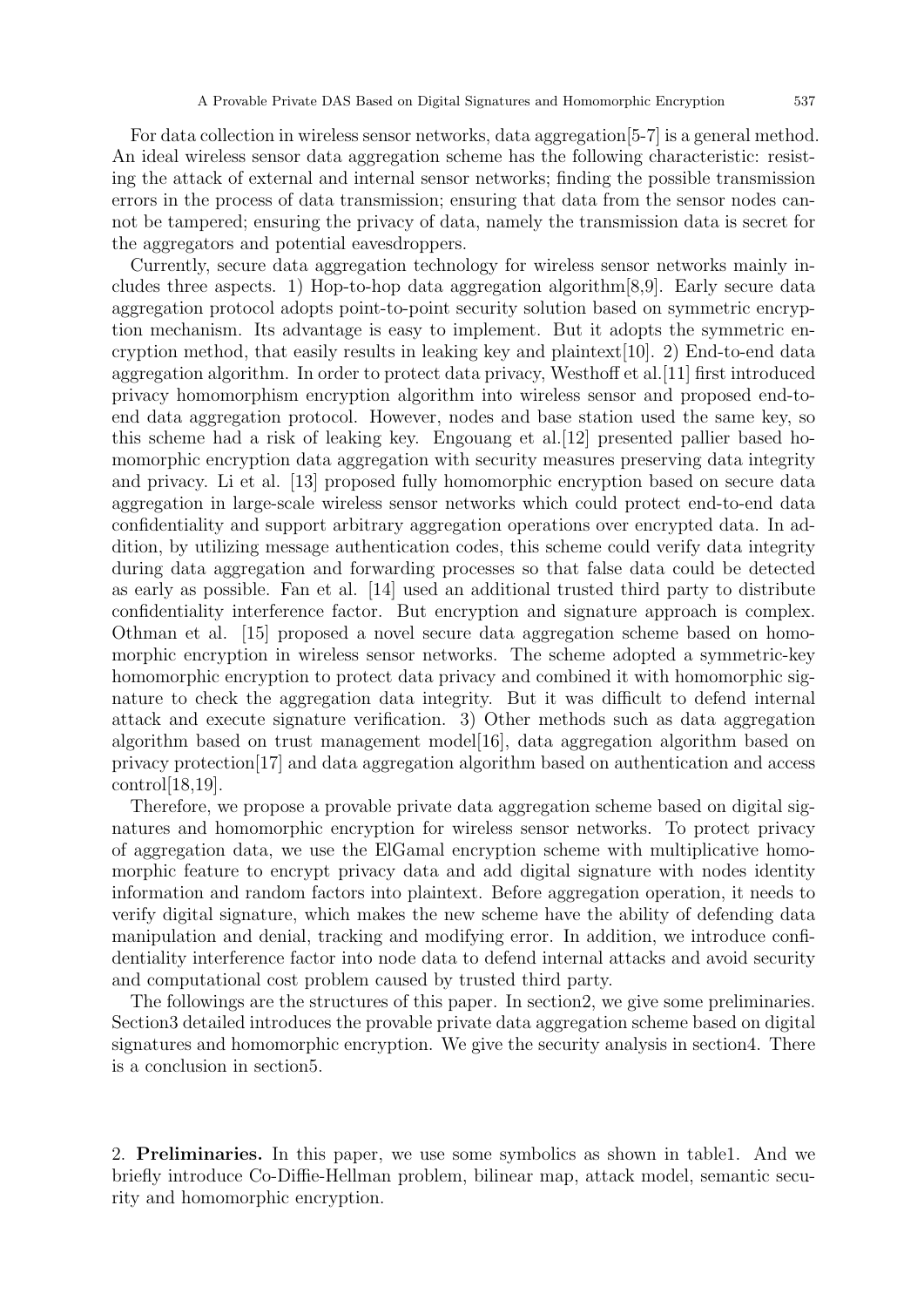| Symbol                 | Explanation                                             |  |  |  |  |
|------------------------|---------------------------------------------------------|--|--|--|--|
| G                      | Cyclical group                                          |  |  |  |  |
| $H:0,1^*\rightarrow G$ | A hash function                                         |  |  |  |  |
| Ч                      | Prime number                                            |  |  |  |  |
| $Z_q^* = Z_q/0$        | Reversible elements set for modular multiply            |  |  |  |  |
| (a  b)                 | object $a$ and $b$ linked as a whole by order           |  |  |  |  |
| $x \leftarrow B^R$     | a value randomly selected from set $B$ for variable $x$ |  |  |  |  |

TABLE 1. Parameters

2.1. Co-Diffie-Hellman problem. Co-Diffie-Hellman(CDH) group is a strong cryptography tool. It can be built by using the points in elliptic curve[20]. The subgroup pairing  $(G_1, G_2)$  of CDH problem can be explained as:

- Setting  $a, b, c \in Z_q^*$ .
- The computational problem of CDH. Given  $(g, g^a \in G_2)$  and  $h \in G_1$ . Computing  $h^a \in G_1$ .
- The judgmental problem of CDH. Given  $(g, g^a \in G_2)$  and  $(h, h^b \in G_1)$ . If  $a = b$ , return "YES", the  $(g, g^a, h, h^b)$  is CDH pairing. Otherwise, return "NO".

The advantage of algorithm A solving computational problem of CDH in group pairing  $(G_1, G_2)$  is:

$$
Adv_{CDA_A} = Pr[A(g, g^a, h) = h^a : a \leftarrow Z_q^R, h \leftarrow G_1^R].
$$

If algorithm A satisfies  $Adv_{CDH_A} \geq \varepsilon$ , and the biggest running time is t. The we call the algorithm solving computational problem of CDH in group pairing  $(G_1, G_2)$ .

2.2. Bilinear map. Assuming that  $G_1$  and  $G_2$  are the multiplication cyclic groups of prime order q.  $a, b \in Z_q^*$ . A non-degenerate computable bilinear map  $e : G_1 \times G_1 \to G_2$ has the following properties[21].

- Bilinearity: for all  $g, h \in G_1$ <sup>t</sup>, we have  $e(g^a, h^b) = e(g, h)^{ab}$ .
- Non-degeneracy:  $e(g, h) \neq 1_{G_2}$ .
- Efficient computability: there is a polynomial time algorithm to compute  $(q, h)$ , for any  $g_1, g_2, h \in G_1, e(g_1 \cdot g_2, h) = e(g_1, h) \cdot e(g_2, h)$ , we have  $e(g^a, h) = e(g, h^a)$ .

2.3. Attack model. There are two attack models for wireless sensor networks: external attackers and internal attackers.

In general, the aim of the two attack models is to get encrypted data in networks transmission. Then it obtains the original data of each node by decryption. More advanced aim is to obtain the control right of some sensor nodes or the whole wireless sensor networks, then it can read, insert, modify and even counterfeit data.

In terms of attack ability[22], attacker not only can intercept all the data in each data aggregation stage, but they can acquire the whole networks topology structure, identity information and data aggregation scheme in network initialization stage. They also have password analysis ability and enough knowledge.

2.4. Semantic security. Semantic security[23] can be defined that although adversary gets the corresponding ciphertext of one message, he cannot obtain any information of this message.

IND-CPA game(IND game for public key encryption under chosen-plaintext attack) has the following processes:

1. Initialization. Challenger generates system  $\varepsilon$ , adversary obtains system public key PK.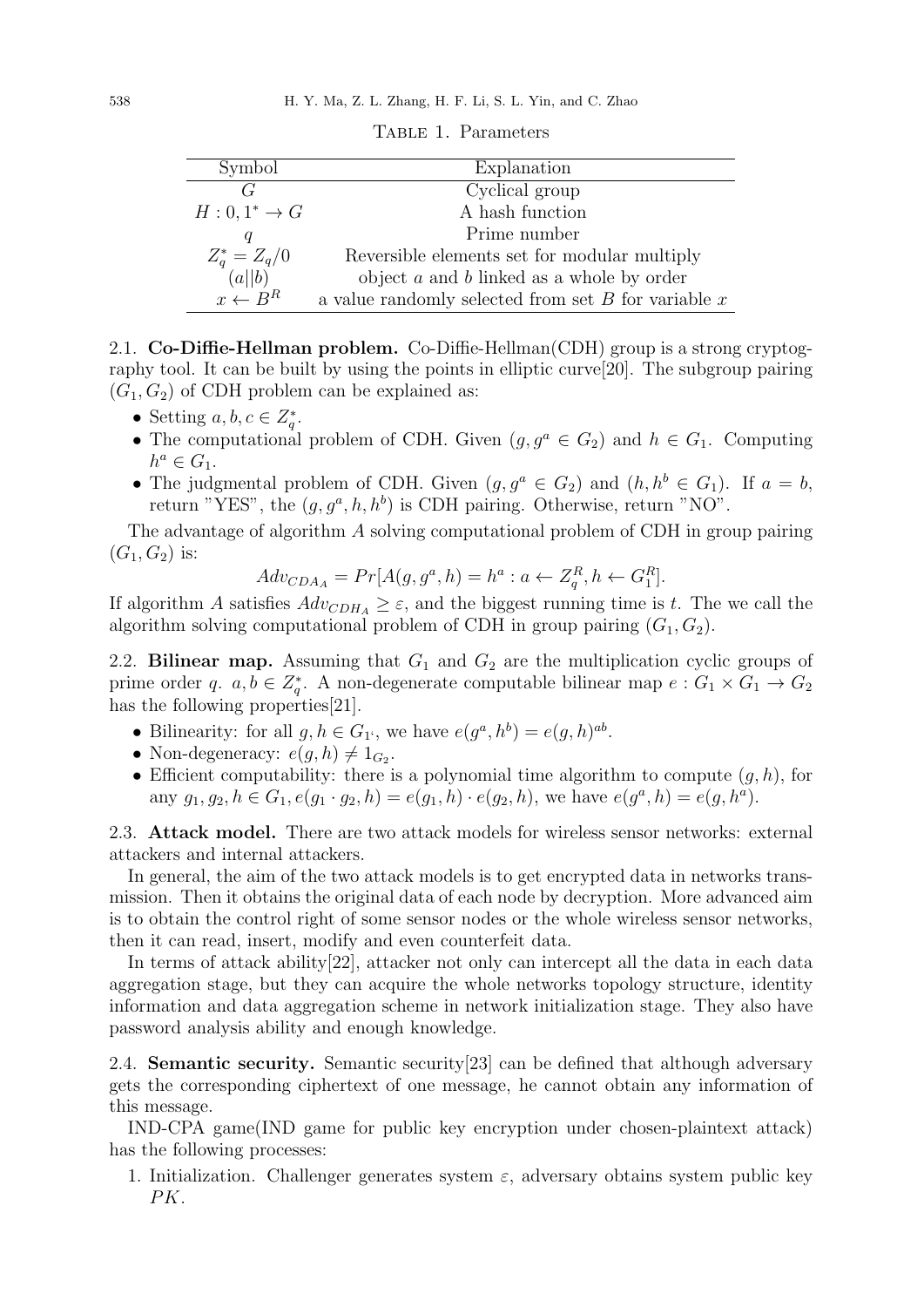2. Challenge. Adversary outputs two messages  $m_0$  and  $m_1$  with same length. Challenger randomly selects  $b \in 0, 1$ , encrypts  $m_b$  and sends ciphertext to adversary.

3. Guess. Adversary outputs b'. If  $b' = b$ , then adversary wins this game.

The advantage of adversary can be defined as:

$$
Adv_A = \varepsilon(\lambda)|Pr[b' = b] - 1/2|.
$$
\n(1)

Where  $\lambda$  is security parameter to determine the key length.

**Definition.** IND-CPA security. Let  $E$  be an encryption algorithm. If for any polynomial time adversary, there is a negligible function  $neg(\lambda)$ ,  $\varepsilon(\lambda) \leq neg(\lambda)$ . Then algorithm E has the indistinguishability under chosen-plaintext attack, or it can be called IND-CPA security.

2.5. Homomorphic encryption. Homomorphic encryption can operate ciphertext and ensure that the decryption result is equal to original ciphertext. So homomorphic encryption is the first choice for secure computation.

Assuming that  $m_1$  and  $m_2$  are plaintexts.  $c_1$  and  $c_2$  are the corresponding ciphertexts.  $Enc()$  and  $Dec()$  are the encryption and decryption function respectively.  $\bigoplus$  denotes the operation symbol for the two plaintexts.  $Dec(c_1 \bigoplus c_2) = m_1 \bigoplus m_2$  is the general requirement of homomorphic encryption.

3. Provable private data aggregation scheme based on digital signatures and homomorphic encryption. There are some different ways to construct the wireless sensor networks, such as standard aggregation protocol[24]. We suppose that aggregator is half-honest and has enough computing power. Half-honesty refers to that it is honest, but it is curious. It may make some mistakes, but it cannot commit fraud with other entities. Enough computing power refers to that it can effectively complete the digital signature verification and the aggregation decryption.

After building wireless sensor networks, aggregation scheme includes three steps: setup, encryption-signature and verification-aggregation.

1. Setup stage.

Supposing that aggregator controls n sensor nodes  $U_i(i = 1, 2, \dots, n)$ . There are two tasks in this stage.

- Initialization.
	- Allocating a identity information  $ID_i(i = 1, 2, \dots, n)$  for each sensor node.
	- Selecting security parameter  $\lambda$ .
	- Selecting two big prime numbers  $q_1$  and  $q_2$  and computing  $N = q_1 \cdot q_2$ .
	- Generating  $N$  order multiplication cyclic group  $G$ .
	- Selecting generator q and  $u$  in  $G$ .
	- Calculating  $h = u^{q_2}$ .
	- Releasing public key  $(PK = N, g, h)$ , private key  $(SK = q_1)$ .
- Allocating confidentiality interference factor  $\pi_i(i = 1, 2, \dots, n)$  for sensor networks.

Generation and distribution of confidentiality interference factor is a confidentiality aggregation process. In that it does not involve the key data  $m_i$  in this operation, it does not need high security, but high algorithm efficiency is required. So it can adopt simple methods(i.e. Privacy Homomorphism) to realize this confidentiality aggregation process. The steps of generation and distribution for confidentiality interference factor based on privacy homomorphism are as follows: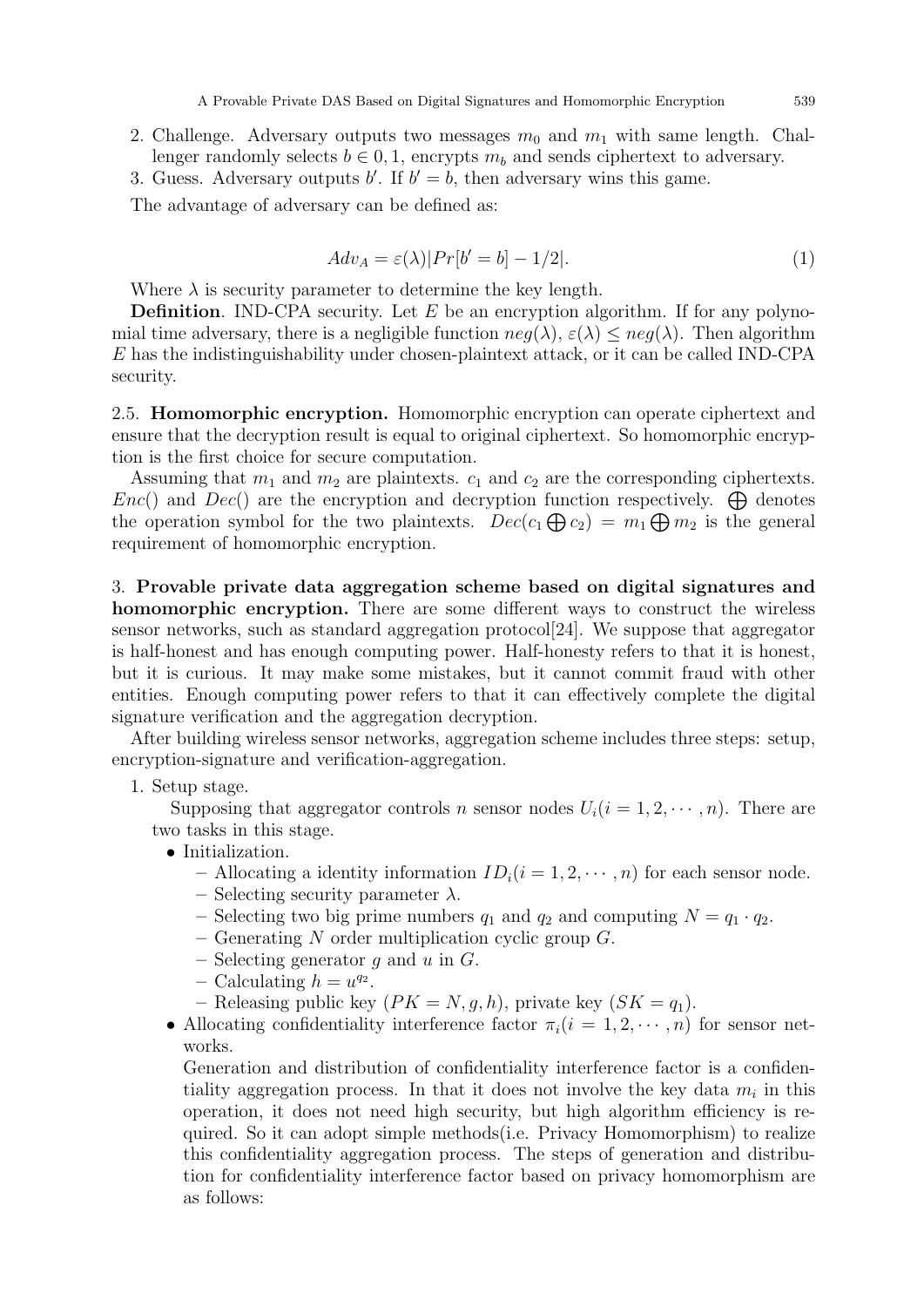- Aggregator selects an integer  $r \in Z_N$  and  $r^{-1} \in Z_N$ .
- Each sensor node  $U_i$  selects a random integer  $\pi_i \in Z_N$ .
- Each sensor node  $U_i$  computes  $\pi_i^* = \pi_i \cdot r^i mod N$  and sends  $\pi_i^*$  to aggregator.
- After receiving data  $\pi_i^*$ , aggregator calculates  $\sum_{i=1}^n \pi_i^* r^{-i}$  and gets  $\sum_{i=1}^n \pi_i^* (mod N)$ . Let  $\pi_0 = -\sum_{i=1}^n \pi_i (mod N)$ .
- 2. Encryption-signature.

When sensor node  $U_i$  receives the data aggregation order, it will execute the following operation.

- Reading data  $m_i \in {0, 1, 2, \cdots, q_2}$  and randomly selecting a private key  $x_i \in Z_{q_1}$ .
- Randomly selecting  $r_i \leftarrow Z_N^{*R}$ , computing  $C_i = g^{\pi_i m_i} h^{r_i} \in G$ .
- Calculating signature  $\sigma_i = H(C_i || ID_i)^{x_i}$  and  $y_i = g^{x_i}$ .
- Sending  $C_i, y_i, \sigma_i$  to aggregator.
- 3. Verification-aggregation.

In this stage, aggregator executes the following process:

- Aggregator receives the data  $C_i, y_i, \sigma_i, i = 1, 2, \cdots, n$  from sensor node  $U_i$ .
- Randomly selecting  $\delta_i \leftarrow Z_{q_1}^R$  and selecting a non-degenerate computable bilinear map  $e: G \times G \to G$ , verifying whether  $e(\prod_{i=1}^n \sigma_i^{\delta_i}, g) = \prod_{i=1}^n e(H(C_i||ID_i)^{\delta_i}, y_i)$ . If it is true, all the aggregated data pass the verifying. Otherwise, for all  $i =$  $1, 2, \dots, n$ , it needs to check that whether  $e(\sigma_i, g) = e(H(C_i||ID_i), y_i)$  is true. Then it finds i satisfying the above equation and sends error information to sensor node. When all the data pass the verifying, it does next step.
- Computing  $V = g^{\pi_0} \prod_{i=1}^n C_i = g^{\pi_0} \prod_{i=1}^n g^{\pi_i m_i} h^{r_i}$ .
- Computing  $V^{q_1} = g^{\sum_{i=1}^n m_i q_1} = (g^{q_1})^{\sum_{i=1}^n m_i}$ . Let  $g_0 = g^{q_1}$ , then  $V^{q_1} = g_0^{\sum_{i=1}^n m_i}$ .
- Calculating  $\log_{a_0}^{V^{q_1}}$  $\int_{g_0}^{V^{q_1}}$  and getting final aggregation result  $\sum_{i=1}^n m_i$ .

## 4. Correctness proof of proposed scheme.

1. Correctness of signature verification.

$$
\prod_{i=1}^{n} e(H(C_i||ID_i)^{\delta_i}, y_i) = \prod_{i=1}^{n} e(H(C_i||ID_i)^{\delta_i}, g^{x_i})
$$
\n(2)

$$
= \prod_{i=1}^{n} e(H(C_i||ID_i)^{x_i \delta_i}, g)
$$
\n(3)

$$
= \prod_{i=1}^{n} e(\sigma_i^{\delta_i}, g) \tag{4}
$$

$$
=e(\prod_{i=1}^{n}\sigma_i^{\delta_i},g). \tag{5}
$$

2. Decryption correctness of aggregation result.

Due to 
$$
V = g^{\pi_0} \prod_{i=1}^n C_i
$$
,  $\widetilde{C}_i = g^{\pi_i m_i} h^{r_i}$ , so  $V = g^{\pi_0} \prod_{i=1}^n g^{\pi_i m_i} h^{r_i}$ .

=

$$
V^{q_1} = g^{\pi_0 q_1} \left[ \prod_{i=1}^n g^{\pi_i m_i} h^{r_i} \right]^{q_1} \tag{6}
$$

$$
= g^{\pi_0 q_1} \prod_{i=1}^n g^{\pi_i m_i q_1} h^{r_i q_1} \tag{7}
$$

$$
= g^{\sum_{i=1}^{n} \pi_i q_1} g^{\sum_{i=1}^{n} m_i q_1} \prod_{i=1}^{n} h^{r_i q_1}.
$$
 (8)

Because of the function of confidentiality interference factor,  $\sum_{i=0}^{n} \pi_i (mod N) = 0$ , so

$$
V^{q_1} = g^{\sum_{i=1}^n m_i q_1} h^{\sum_{i=1}^n \pi_i r_i q_1}.
$$
\n(9)

But in this scheme  $h = u^{q_2}$ , so

$$
V^{q_1} = g^{\sum_{i=1}^n m_i q_1} u^{\sum_{i=1}^n \pi_i r_i q_1 q_2}.
$$
\n(10)

u is the generator of G and  $N = q_1 q_2$ , so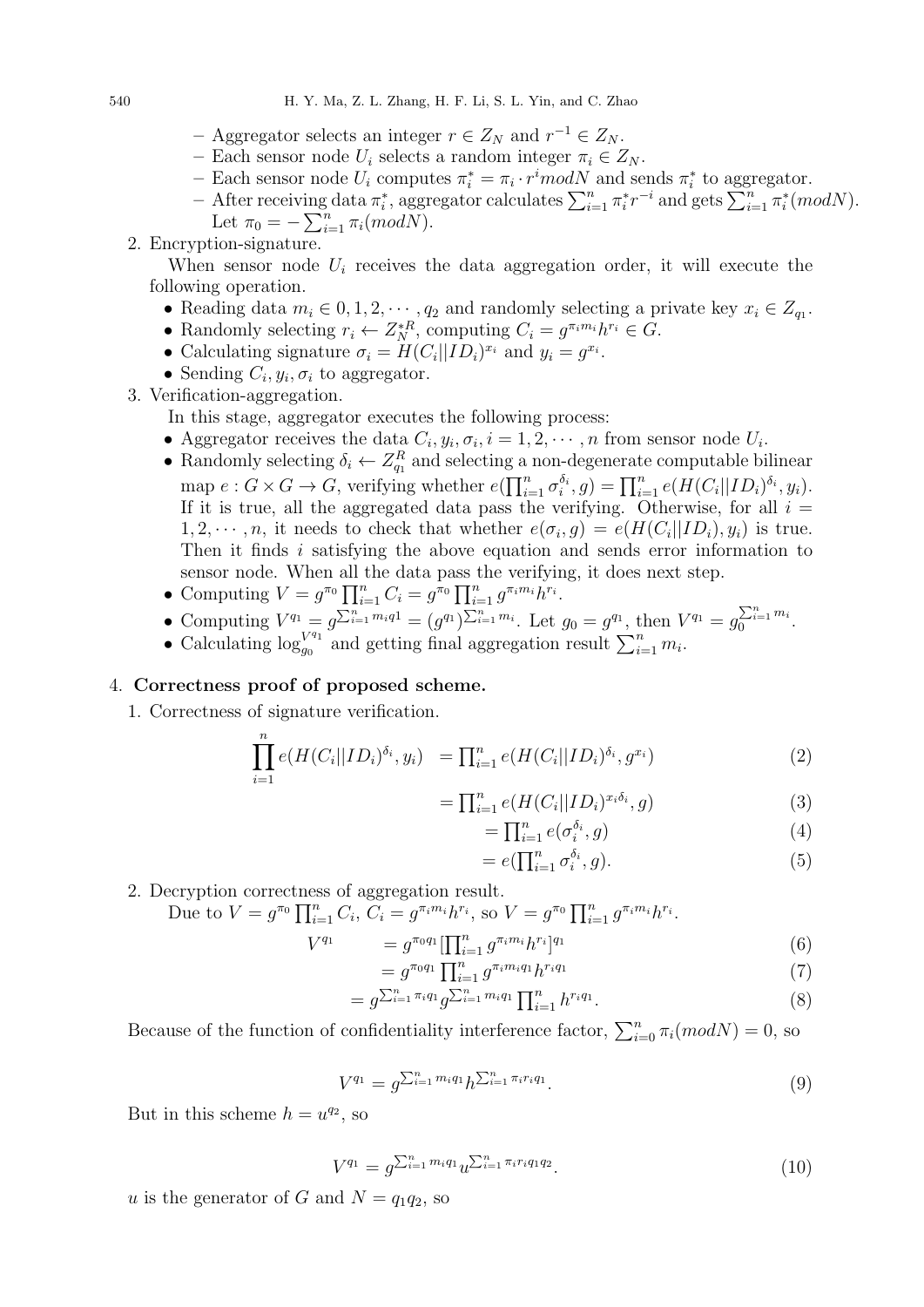$$
u^{\sum_{i=1}^{n} \pi_i r_i q_1 q_2} = u^{N \sum_{i=1}^{n} \pi_i r_i} = 1_G. \tag{11}
$$

We can get  $V^{q_1} = g^{\sum_{i=1}^n m_i q_1}$ .

Let  $g_0 = g^{q_1}$ , we have  $V^{q_1} = g_0^{\sum_{i=1}^n m_i}$ . And the final aggregation result is:

$$
\log_{g_0} V^{q_1} = \log_{g_0} g_0^{\sum_{i=1}^n m_i} = \sum_{i=1}^n m_i.
$$
 (12)

5. Security analysis for proposed scheme. First, assuming that adversary obtains advantage  $\varepsilon(\lambda)$ ,  $\lambda$  is the security parameter. The following is IND-CPA game.

- Initialization. Challenge generates  $\varepsilon$ , adversary obtains system public key  $PK =$  $N, q, h.$
- Challenge. Adversary outputs two plaintexts  $m_0$  and  $m_1$  with same length. Challenger randomly selects  $b \in 0, 1$  and  $r, \pi \leftarrow Z_N^{*R}$  and calculates the ciphertext  $C = g^{\pi m_b} h^r \in G$ . Then it sends the ciphertext to adversary.
- Guess. Adversary outputs b'. If  $b' = b$ , then the adversary wins this game.

In the above game, if the advantage of adversary  $\varepsilon(\lambda)$  cannot be ignored, then  $Pr[b' = b] =$  $\frac{1}{2} + \varepsilon(\lambda)$ . The result is apparent contradiction compared with reference[25]. Therefore, this new scheme is semantic security of IND-CPA.

Second, the follow is the attack analysis from inner network. In terms of the attacker from inner network, network data can be obtained in two stages: before and after aggregating. Before aggregating, inner attacker can get encryption private key  $q_1$ , but if he wants to get data  $m_1$ , he must own interference factor  $\pi_i$ . So the rate of successfully acquiring data  $m_i$  is  $\frac{1}{2^{|\pi_i|}}$  ( $|\pi_i|$  is the binary length of  $\pi_i$ ). After aggregating, if adversary wants to get  $m_i$  from aggregation result  $V = g^{\pi_0} \prod_{i=1}^n C_i$ , he must solve Co-Diffie-Hellman problem. Obviously, it is very difficulty. So our scheme can effectively defend the attack from inner network.

In sum, the security analysis of proposed scheme includes two aspects: semantic security of IND-CPA and attack analysis from inner network. So the security analysis is proved.

6. Comparison of performance with different schemes. In table2, it shows the performance comparison with different schemes. In this paper, we make comparison to Smart-Frame scheme[26], privacy-preserving DA scheme[27] with our new scheme. Where the process of data verifying is realized by digital signature, because it can provide the function of preventing repudiation and modifying error. Computational ability of wireless sensor node is small, however, computational ability of aggregator is enough. So it does not need to take verification and decryption complexity into consideration.

Supposing that  $n$  is the sensor node number in aggregation process. In our scheme, it needs to compute the encryption time including three aspects: confidentiality interference factor encryption, data encryption and data signature. Where the average computation complexity of confidentiality interference factor encryption is  $o(n)$ , computation complexity of data encryption and data signature is  $o(1)$ .

7. Conclusions. In order to get a better wireless sensor network data aggregation scheme, we propose a provable private data aggregation scheme based on digital signatures and homomorphic encryption. ElGamal encryption scheme is used to encrypt privacy data and we add the digital signature into identity information of sensor node, which makes the data from different nodes have identifiability. So this scheme has the ability of verifying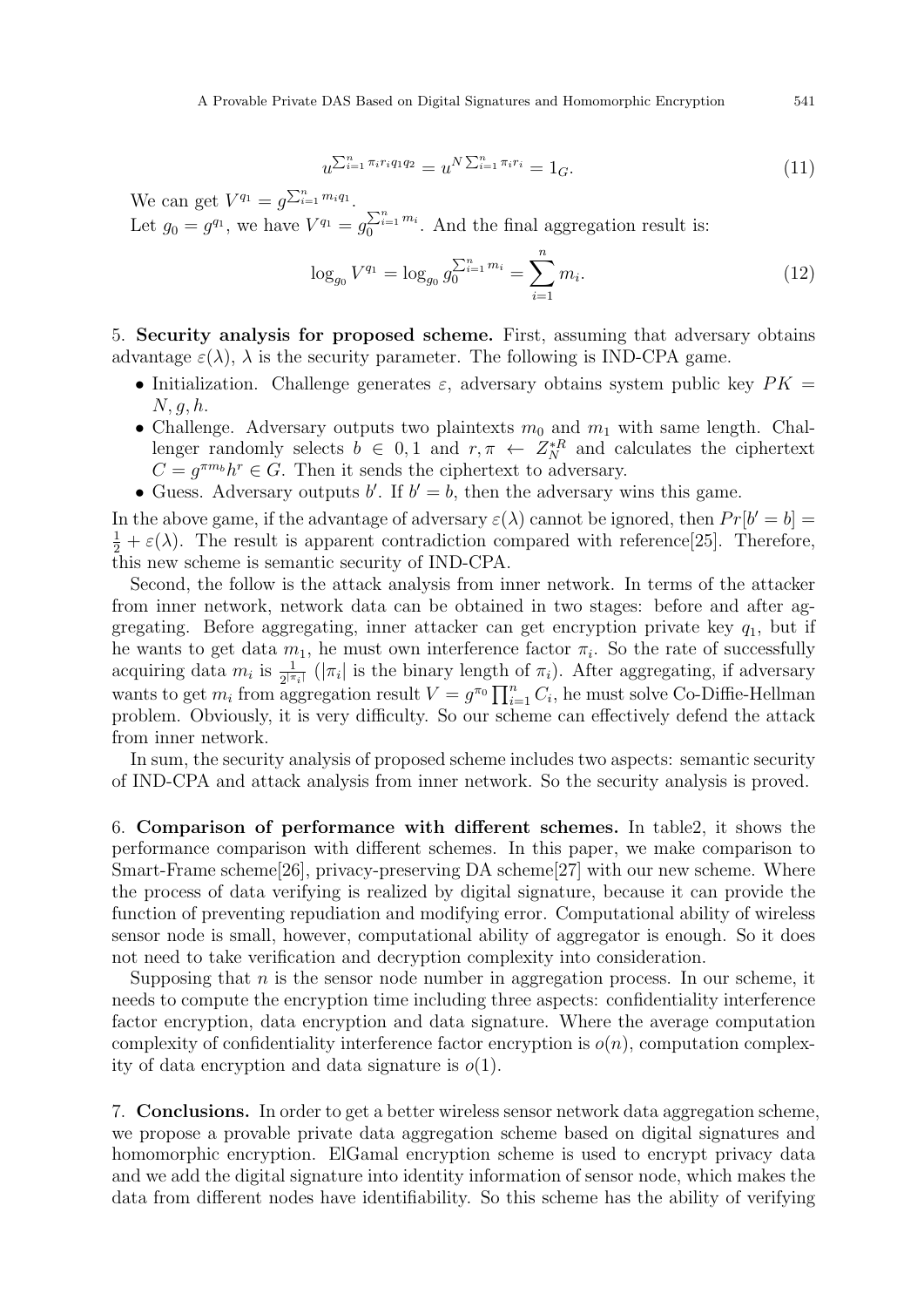| Scheme  | Against<br>external attacks<br>internal attacks at party | Against | Trusted         | Data<br>verification | Formal<br>proof | Encryption<br>time complexity |
|---------|----------------------------------------------------------|---------|-----------------|----------------------|-----------------|-------------------------------|
| [25]    | YES                                                      | YES     | <b>NEED</b>     | YES                  | YES             | o(1)                          |
| [26]    | YES                                                      | No      | <b>NEED</b>     | <b>YES</b>           | NO              | o(n)                          |
| This    |                                                          |         |                 |                      |                 |                               |
| paper's | YES                                                      | YES     | <b>NOT NEED</b> | YES                  | YES             | o(n)                          |
| method  |                                                          |         |                 |                      |                 |                               |

Table 2. Performance comparison with different schemes

data and tracking, fixing mistakes. Confidentiality interference factor method is introduced into this scheme to defending interior attack. Then a confidentiality sum algorithm with homomorphic encryption property is adopted to build confidentiality interference factor method without trusted third party. That can avoid the safety and efficiency problem resulting from trusted third party. Finally, security proof and efficiency analysis is given in this paper. And comparison is given to demonstrate the performance of new scheme. In the future, we will study more advanced homomorphic encryption methods to improve aggregation scheme in wireless sensor network.

Acknowledgment. This research is funded by the Natural Science Foundation of China No.61602080, the Ministry of Education Humanities and Social Sciences Foundation (14YJA870014);and the Natural Science Foundation of Gansu Province of China (1508RJZA076). The authors also gratefully acknowledge the helpful comments and suggestions of the reviewers, which have improved the presentation.

## REFERENCES

- [1] Z. You, S. Chen, Y. Wang, An efficient traffic data aggregation scheme for WSN based intelligent transportation systems, Journal of Information Hiding  $\mathcal C$  Multimedia Signal Processing, vol. 6, no. 6, pp. 1117-1129, 2015.
- [2] W. F. Wang, S. J. Shih , C. Y. Yang, Study on a Computational Model of Food Intake for a Body Weight Management System, Journal of Information Hiding & Multimedia Signal Processing, 2015, 6, no. 3, pp. 511-522.
- [3] F. C. Chang and H. C. Huang, A Survey on Intelligent Sensor Network and Its Applications, Journal of Network Intelligence, vol. 1, No. 1, pp. 1-15, 2016
- [4] S. Lohs, R. Karnapke, J. Nolte, Link Stability in a Wireless Sensor Network C An Experimental Study Sensor Systems and Software. Springer Berlin Heidelberg, pp. 146-161, 2012.
- [5] M. Macedo, Are there so many sons per node in a wireless sensor network data aggregation tree?, IEEE Communications Letters vol. 13, no. 4, pp. 245-247, 2009.
- [6] B. Stelte, A. Matheus, Secure trust reputation with multi-criteria decision making for wireless sensor networks data aggregation, pp. 20-923, 2011.
- [7] R. Kannan, S. S. Iyengar, Game-theoretic models for reliable path-length and energy-constrained routing with data aggregation in wireless sensor networks, IEEE Journal on Selected Areas in Communications, vol. 22, no. 6, pp. 1141-1150, 2006.
- [8] Y. Yang, X. Wang, S. Zhu S, et al. SDAP: a secure hop-by-Hop data aggregation protocol for sensor networks, Acm Transactions on Information & System Security, vol 11, no. 4, pp. 356–367, 2008.
- [9] A. Saranya\*1, High-Speed Pool of Aggregated Data in Multi-hop Wireless Network, International Journal of Engineering Sciences & Research Technology, vol. 3, no. 5, 2014
- [10] J. Domingo-Ferrer, A Provably Secure Additive and Multiplicative Privacy Homomorphism, [C]// Information Security, International Conference, ISC 2002 Sao Paulo, Brazil, September 30 - October 2, 2002, Proceedings. pp. 471-483, 2002.
- [11] D. Westhoff, J. Girao, M. AcharyaConcealed, Data Aggregation for Reverse Multicast Traffic in Sensor Networks: Encryption, Key Distribution, and Routing Adaptation, IEEE Transactions on Mobile Computing, vol. 5, no. 10, pp. 1417-1431, 2006.